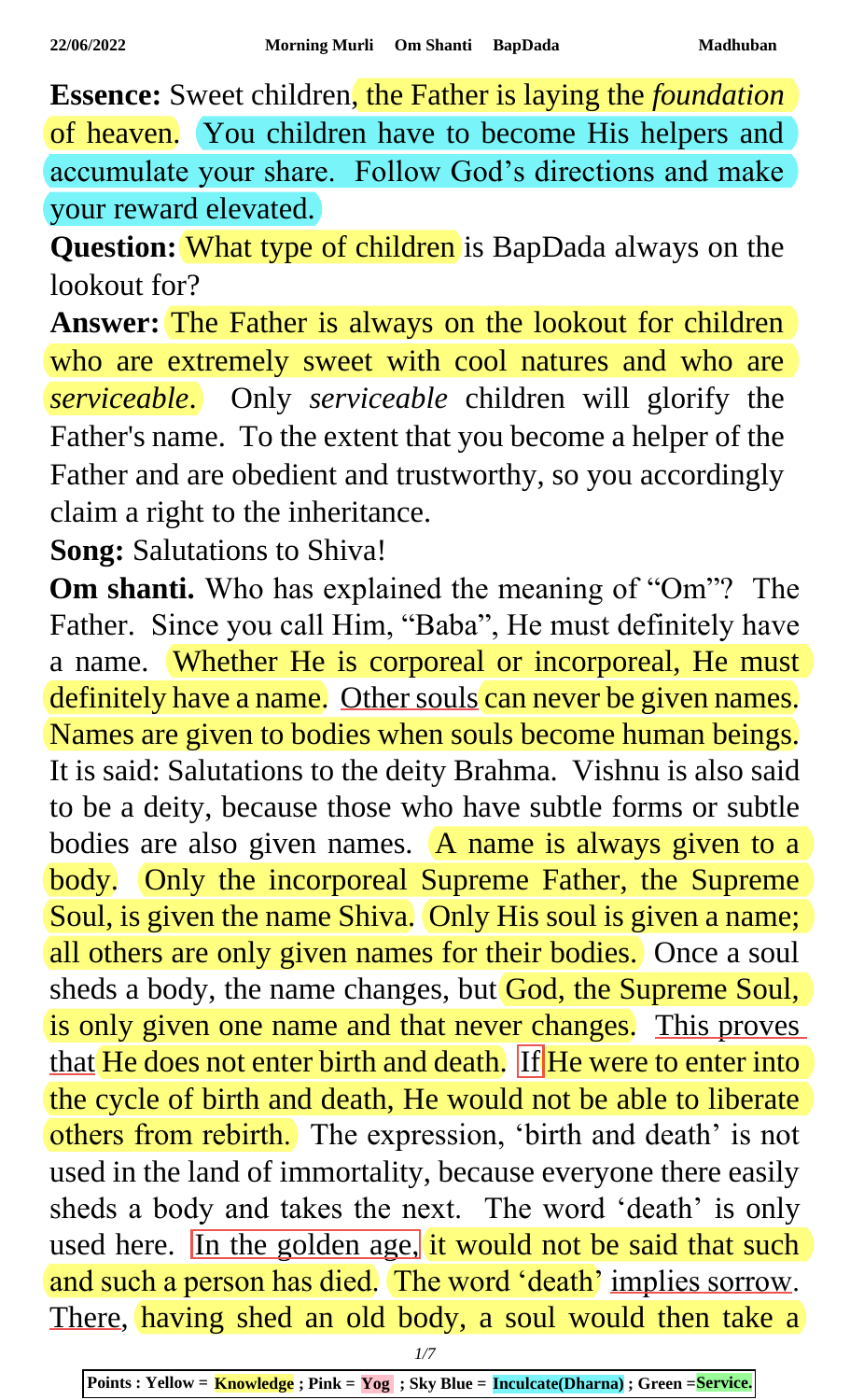young body and they celebrate that in happiness. There are so many humans in the old world; they are all to be finished. It is shown that there were the Yadavas and the Kauravas and that they were destroyed in the war. So, would the Pandavas have experienced sorrow? No; the kingdom of the Pandavas was established. At present, you are the clan of Brahma, Brahmins, Brahma Kumars and Kumaris. Brahma has so many children. So, he must surely be the Father of People. Shiva is the Father of Brahma, Vishnu and Shankar. He alone is called God. You know that we now belong to the clan of God. We are to return with Baba to Baba's home, to the land of nirvana. Baba has now come. He is also called the Bridegroom. However, the *accurate* relationship with Him is that of the Father, because brides do not receive an inheritance. Children claim an inheritance, and so it is *right* to call Him, "Father". By forgetting the Father, people have become atheists. Krishna's activities are remembered, but those are not significant activities. The divine activities of Krishna are mentioned in the Bhagawad, whereas they should in fact be the divine activities of Shiv Baba. Since He is the Father, the *Teacher* and the Satguru, there is no question of playful activities in this. Even Shri Krishna does not have such mischievous activity; he is a little child and little children are always mischievous and they are loved by everyone. They have made out that Krishna broke a pitcher, but it was not like that. You now see what Shiv Baba's activities are. He teaches you and makes you pure from impure. He says: On the path of devotion, I fulfil your feelings and desires of devotion, whereas here, I teach you. At this time, only those who are My children remember Me. They forget everyone else and try to remember the one Father alone. It isn't that I am omnipresent. I remember those who remember Me. It is the children who are remembered. There is one main aspect. You have to be courageous when you explain to an important

*2/7*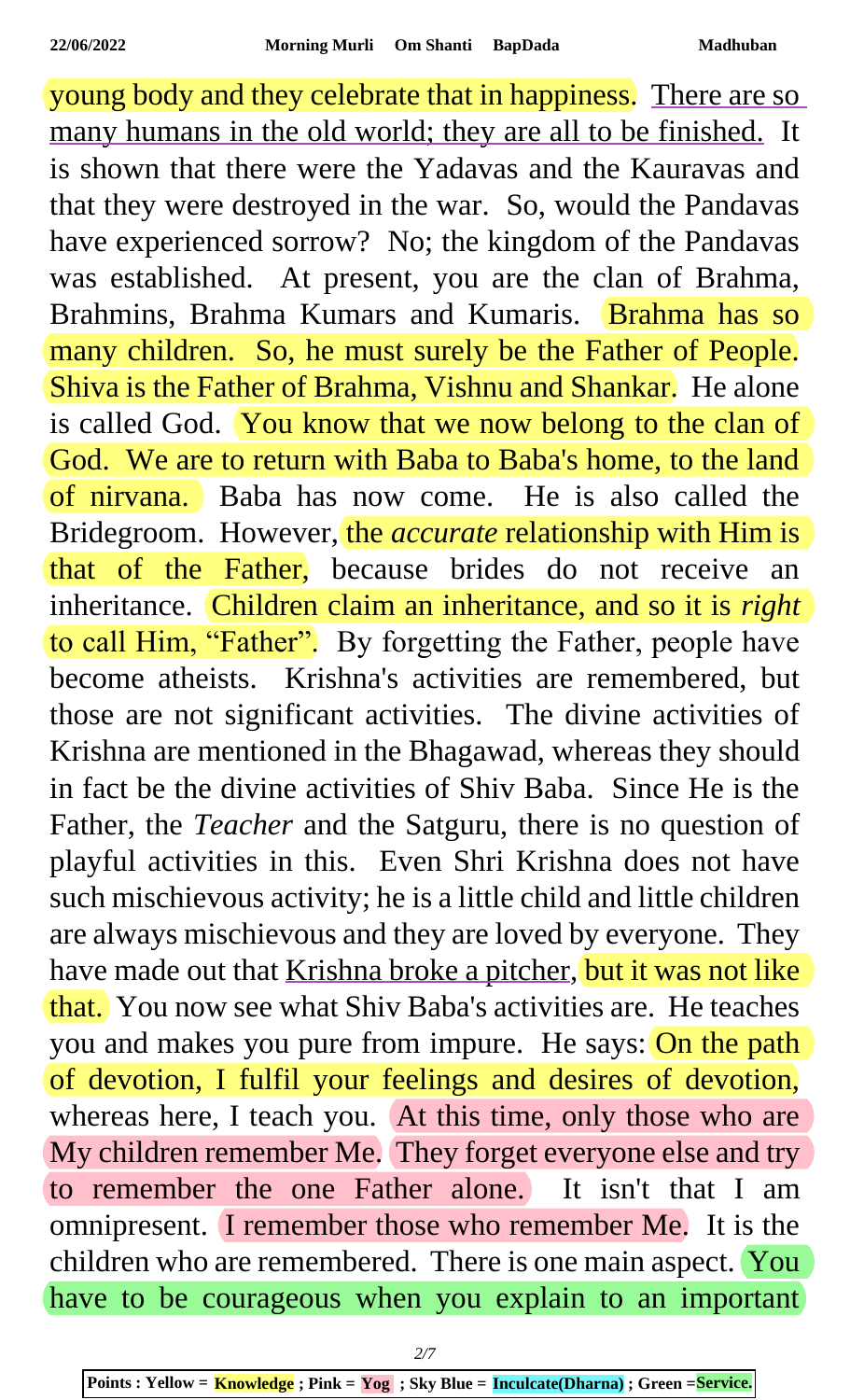person to make him understand. Everything depends on the Gita. The Gita is sung by the incorporeal Supreme Father, the Supreme Soul, not by a human being. God is also known as Rudra, but Shri Krishna is not called Rudra. The flames of destruction emerge from the sacrificial fire of the knowledge of Rudra. Many people remember God as the Master. They say that that Master does not have a name. Achcha, where is that Master? Is He the Master of the whole world? The Supreme Father, the Supreme Soul, is not the Master of the whole world. It is the deities who become the masters of the world. The Supreme Father, the Supreme Soul, is the Master of Brahmand. Brahmand is the home of the Father, and therefore the home of the children as well. Brahmand is the Father's home where we souls live as oval-shaped forms. It is not really like that. We souls live there like dots of light. We then come down from Brahmand to play our *parts*. Souls come down one after another and the tree continues to grow. Baba is the Seed. Should this be called the *foundation* of the deities or the foundation of the Brahmins? Brahmins sow seeds and it is the Brahmins who later become deities and rule the kingdom. Shiv Baba is now laying the *foundation* through us. We are laying the *foundation* of *deityism*, that is, of heaven. To whatever extent you become helpers, so you accordingly claim your share. How else could you become part of the sun dynasty? You are now creating that elevated reward. Each one of you creates your reward with your own efforts. In order to create your reward, you have to perform good actions. They give donations and perform charity and also build pilgrim rest houses in God's name, because it is He who gives the fruit of all of that. You are now making effort on the basis of shrimat, whereas all the rest of the world make effort on the basis of human directions. Those are devilish instructions. After Godly directions, deity directions come and then devilish directions. You children now receive Godly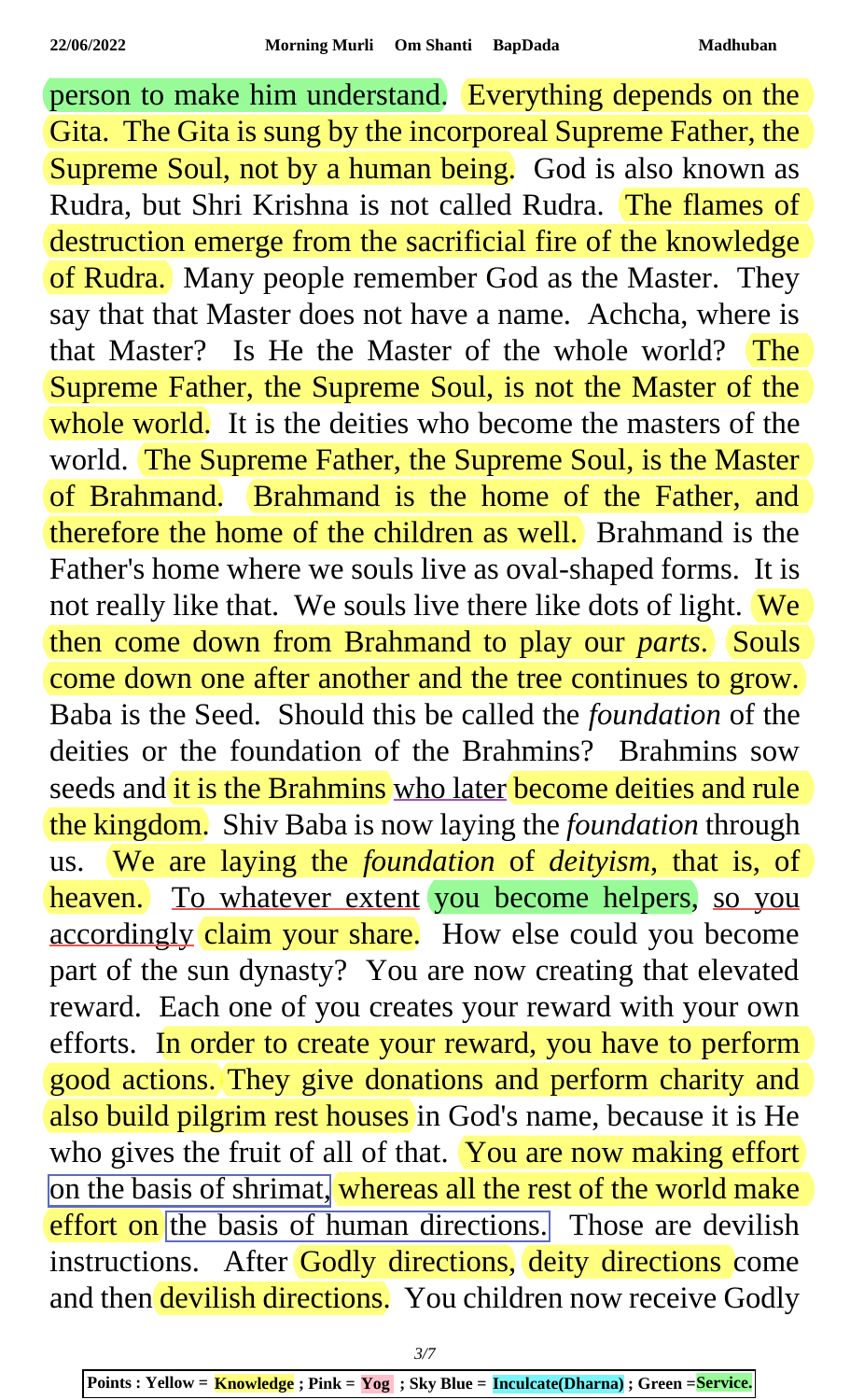directions. Baba and Mama become elevated through His directions. No human being can be as elevated as a deity. Who makes the deities so elevated? No one here is elevated. Shri Shri is only the One. He alone is the most elevated Father, *Teacher* and Guru. He is the one who creates Shri Lakshmi and Shri Narayan. Rama and Sita are also called Shri Rama and Shri Sita, but after their title 'moon dynasty warriors' is *added*. Lakshmi and Narayan are 16 celestial degrees full; they belong to the sun dynasty. Their clan is the deity clan, whereas Rama and Sita are 14 celestial degrees; they belong to the moon dynasty, and so they are two degrees less. However, this is inevitable. People do not know how the world goes into the stage of descent. It comes down from 16 celestial degrees to 14, and so it becomes *degraded*. At this time, it is totally *degraded*. This is the community of Ravan. This is the kingdom of Ravan. The dictates of Ravan are called devilish directions. Everyone is impure. There cannot be anyone pure in this impure world. The residents of Bharat were pure and they have now become impure. I come and purify them once again. Krishna is not remembered as the Purifier, and so there is no question of his activity being remembered. Only the one Supreme Soul is called the Purifier. At the end, everyone will say: O God, Your instructions and destination are unique. No one else knows of Your creation. However, you have now come to understand it. This knowledge is absolutely new. When something new emerges, it is very rare but it later increases. So, to begin with, you too were only in one corner, but expansion will now take place in one country after another and the kingdom will definitely be established. The main aspect to be proved is that Shri Krishna is not the God of the Gita. The inheritance is given by the Father, not by Shri Krishna. Lakshmi and Narayan would only give an inheritance to their own children and that would be the reward of the efforts they made now.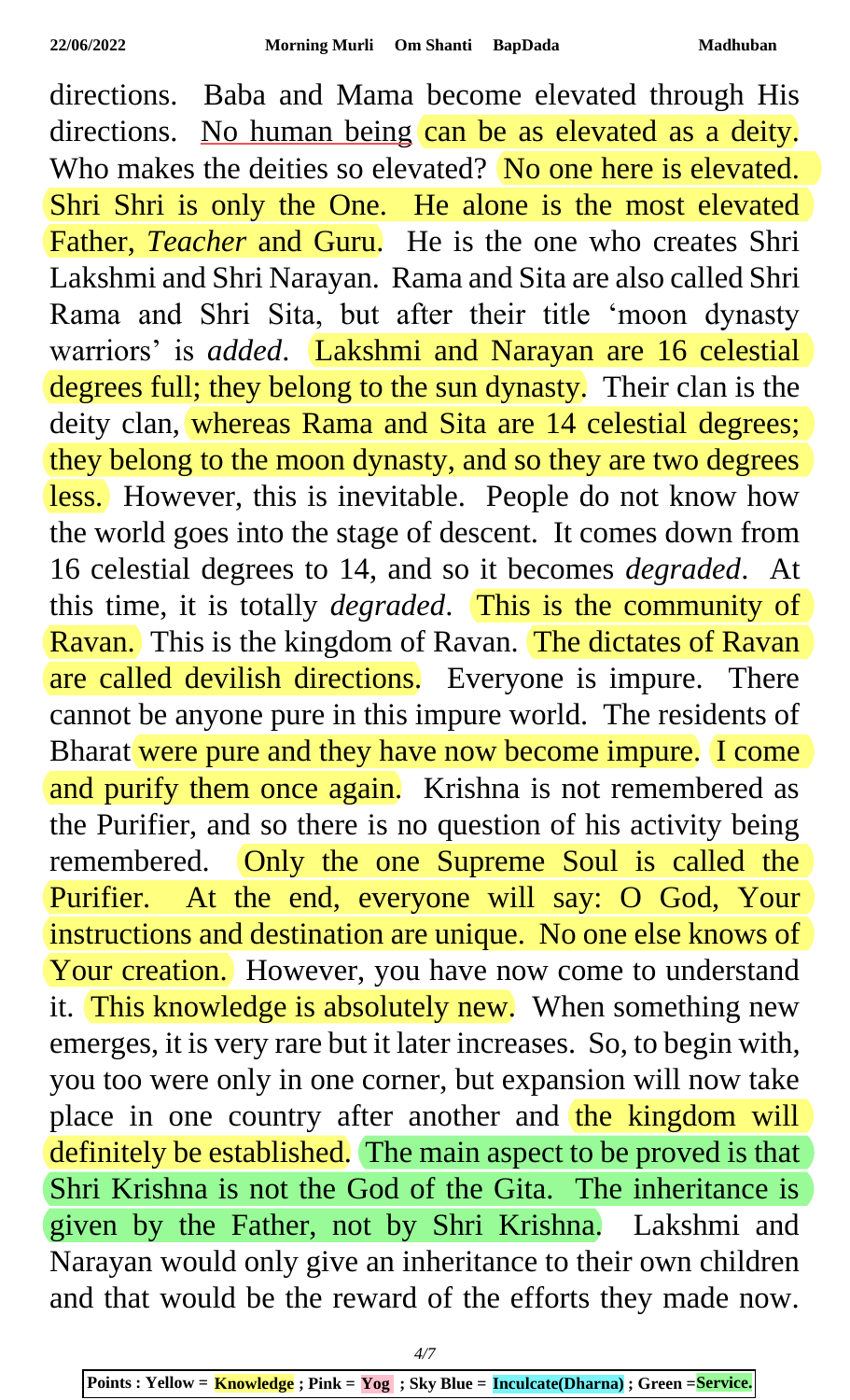There is the unlimited inheritance of the golden and silver ages. People celebrate *golden* and *silver* jubilees. Here, they just celebrate for one day, whereas we celebrate the *golden jubilee* for 1250 years. We celebrate in happiness and become full of treasures. So, there is this internal happiness. It isn't that there is external decoration with lights etc. In heaven, we are very prosperous and very happy. No one is as happy as those who belong to the deity religion. People do not fully understand this *silver jubilee* etc. You are now claiming the inheritance from the Father in order to celebrate *jubilees* for half the cycle. So, you have to understand this main aspect: Shiva is the God of the Gita. He was the One who taught Raja Yoga, and so He is now teaching it once again. He teaches this when the kingdoms no longer exist. People now rule over people and they don't take long to take away one another's titles! By following His directions, you children will become the masters of the land of happiness. There are many who are not able to imbibe knowledge fully but who continue to go to a *centre*. They have the desire in their hearts to have a child; there is the *temptation* of Maya for them to get married and have the happiness of having a child. However, there is no *guarantee* that the child will give happiness. If their child dies after two or four years, they experience even more sorrow. Today, they celebrate but tomorrow, when it is put on the pyre, they weep and wail. This is the land of sorrow. Just look at what kind of food they eat! This is why the Father explains: Children, do not have such desires. Maya will bring you many storms; she will instantly make you indulge in vice and you will then feel too ashamed to come here. Everyone would say that you have defamed the family. Then, what inheritance would you claim? You say "Mama" and "Baba", so the Brahma Kumars and Kumaris are brothers and sisters. If you then indulge in vice, you defame the family. Therefore, as well as you destroying your status, you will have one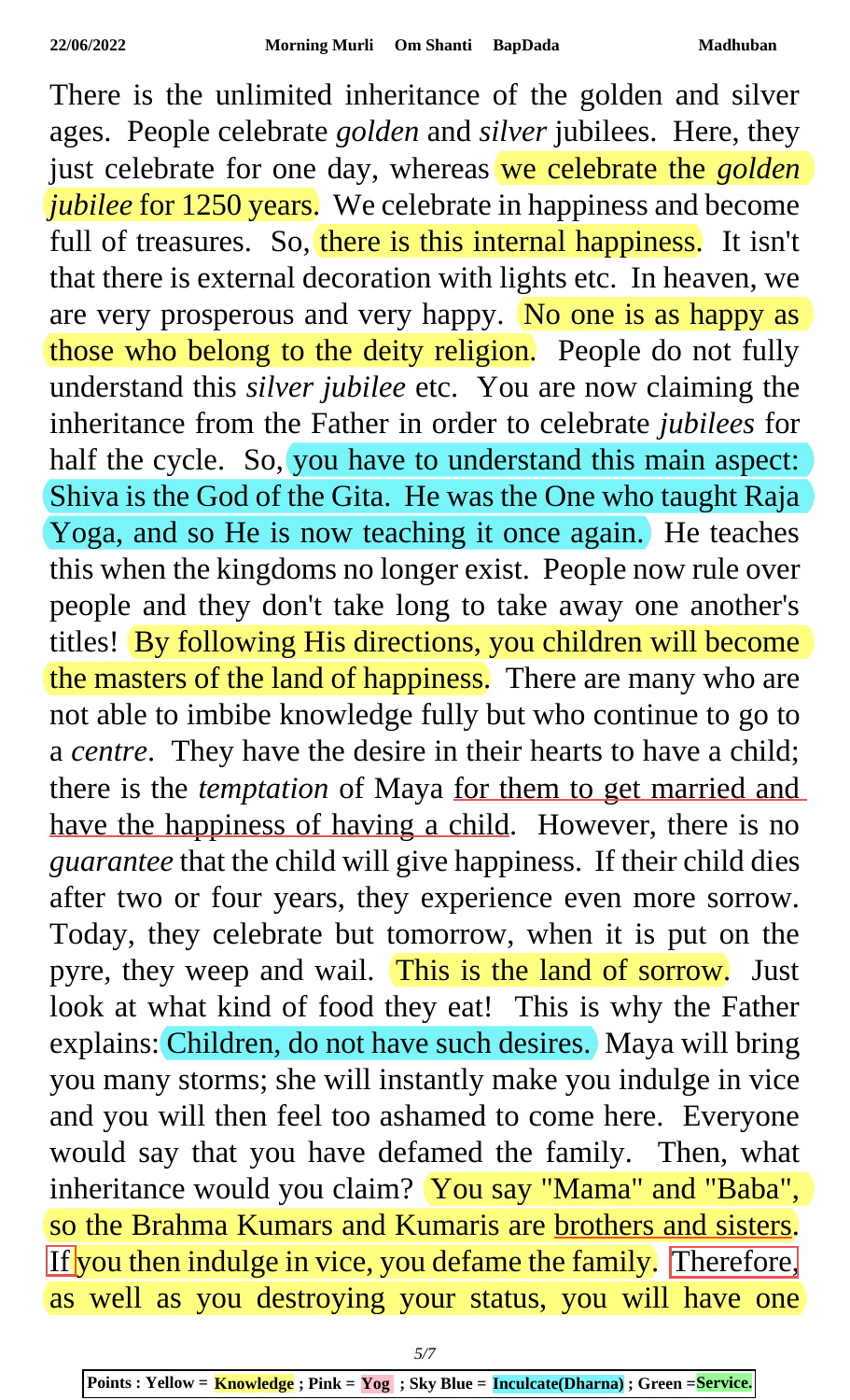hundred-fold punishment. Some indulge in vice but do not tell Baba, and so they will experience a lot of punishment. Baba, Dharamraj, does not let go of anyone. People in the world are sent to *jail* as punishment, but for people here, the punishment is even more severe. Many such people go to a *centre*. The Father explains: Do not perform such actions. To indulge in vice after calling yourself a Godly child means to destroy all truth in yourself completely. If you make any mistakes, tell the Father instantly. If you cannot 'stop' indulging in vice, it is better for you not to come here, otherwise, the atmosphere becomes spoilt. If a stork, or someone who eats impure food, sits among you, it is very bad. The Father says: Those who bring such people here are to be blamed. There are many such spiritual gatherings in the world; they can go and perform devotion there. We do not object to you doing devotion. God comes to make you pure and to give you the inheritance of the pure world of Paradise. The Father says: Simply remember the Father and the inheritance, that is all. He also gives you tactics on how to take precautions with your diet. You can take precautions by adopting various tactics: "My health is not good; the *doctor* has told me not to eat this" or, "Achcha, since you are offering, I will accept some fruit". It is all right to protect yourself in this way. Baba does not object to it. Baba is on the lookout for such children who are very sweet and whose old natures do not remain. Become *serviceable*, obedient and trustworthy. Achcha.

To the sweetest, beloved, long-lost and now-found children, love, remembrance and *good morning* from the Mother, the Father, BapDada. The spiritual Father says namaste to the spiritual children.

**Essence for dharna:**